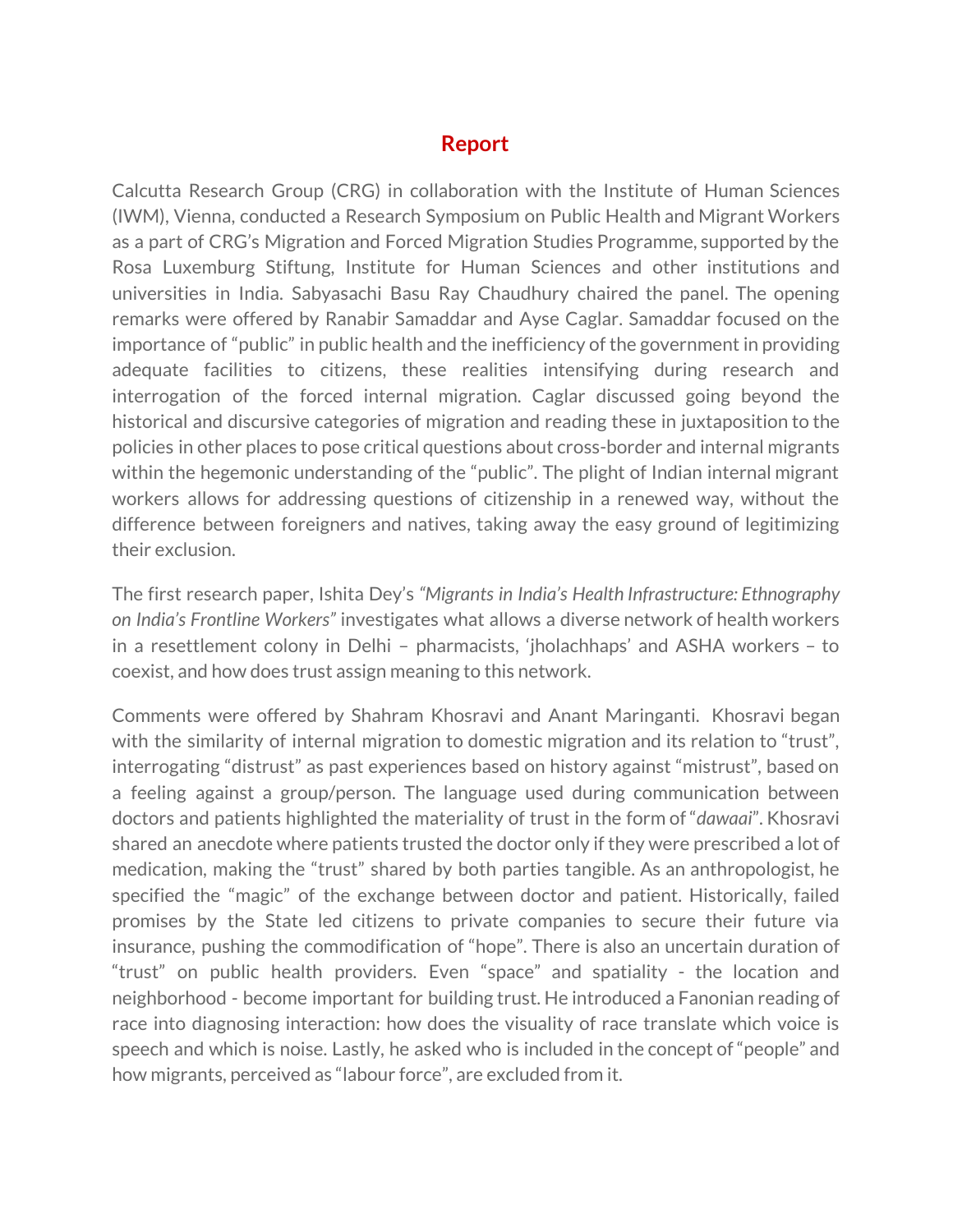Maringanti highlighted the emotional immediacy of the lockdown on mental and physical health. The question of the body in unanticipated situations with research being done on its limits (sleepless bodies subjected to violence, stress and walking thousands of kilometers) was viewed. Trust in bodies in movement, arrival, and departure, are seen as threats. In big cities where public health has withdrawn itself from the "public", survival in slums involves depending on local support through informal networks in a space where possessions materialize due to coexistence. Trust arises from the commonality between the migrants and 'outside' doctors on two counts: both bodies have travelled and are embedded in the same daily struggle for survival. The doctors possess situated knowledge not codified in medical texts; the space both share has understandings that are tacitly agreed upon and transacted. Maringanti focused on measures to redress a world where reliable medical services are not available to common people, who rely on networks of trust, support, mutual nurturing. He suggested using trust as a starting point and how it can be used for viable health outcomes.

The second paper, *"Migrant Workers in the COVID-19 Pandemic: The Crisis of Work and Life"* by Mouleshri Vyas and Manish K. Jha presented the history and trajectory of earlier pandemics and their implications for public health practices vis-à-vis migrant workers in Mumbai during the pandemic. Focusing on hygiene, quarantine and identity, they studied the sanitation workers in informal settlements (Shivaji Nagar), highlighting their experiences in relation to healthcare access and their understanding of everyday public health.

Their respondent, V. Srinivasan, proposed the study of colonial laws like the Epidemic Diseases Act of 1897 and if other postcolonial laws like Public Health Act were used as tools for coercion during the pandemic rather than strengthening public health infrastructure. He asked for clarity on the choice of studying the Shivaji Nagar slum, whether contractual sanitation workers were inter- or intra-state migrant workers and whether the majority were Muslims. He recommended focusing on public health outcomes across slums in a few wards of Mumbai and comparing the infant and maternal mortality rate with the Shivaji Nagar slum, as well as public health expenditure outcomes over the last ten years in state and Brihanmumbai Municipal Corporation budgets in creating health infrastructure like primary, secondary and tertiary care centres. Lastly, he suggested they investigate whether the migrant workers had access to health insurance schemes like Ayushman Bharat or state-level health insurance schemes in slums.

The third paper by Iman Mitra was *"Public Health, Migrant Workers and a Global Pandemic: From a Social Crisis to a Crisis of the Social"*. In the last few months of the pandemic, the indifference and severity in treatment of migrant workers exposed a deepening social crisis in India. His study explores this crisis by examining two intersecting historical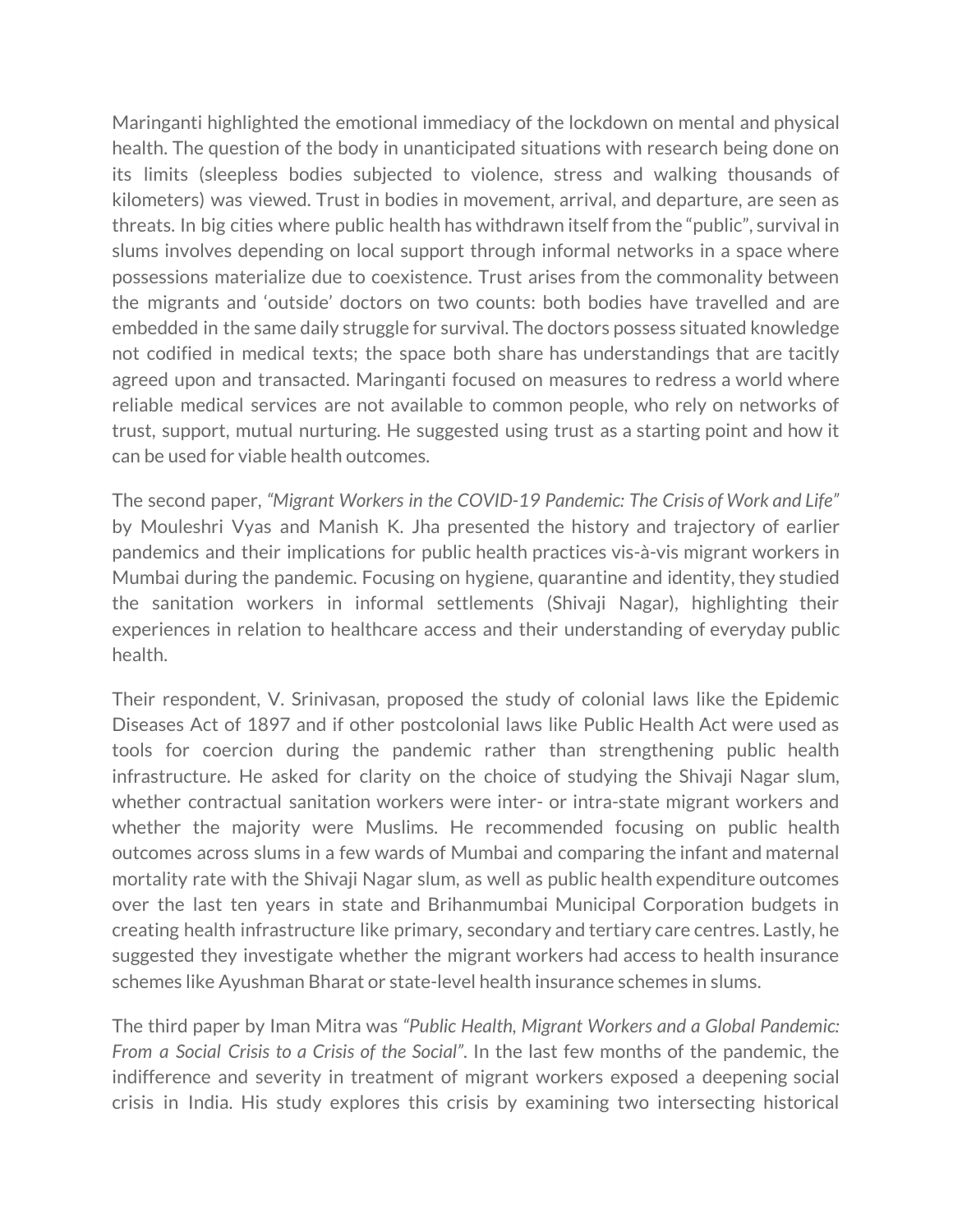trajectories – the histories of privatisation of the health sector in India and the absence of the migrant worker in public health discourse – against the backdrop of a global crisis of capital.

His paper had three discussants. Imrana Qadeer highlighted the historical evolution of policies where the 1983 National Health Policy emphasized the relationship between poverty and health. She pointed out how the state is withdrawing from provision of services along with dissipation of manpower and fragmented institutions. She noted that public health analysis must go beyond hospitals. She spoke of a crisis of the social and several internal contradictions in the area of public health even in the independence era as there was no expertise. With increased risk management measures like buying insurance, Qadeer proposed looking at how families are taking care of themselves or for forms of community solidarity mediated through NGOs. She also established a direct link between free movement and labour and concluded her discussion by suggesting that the usage of analytical categories instead of descriptive ones would give the paper more clarity.

Subir Sinha suggested the paper could study biopolitical capital which mediates and separates with respect to the privatization of healthcare in India. He spoke of the explosion of private healthcare which indicates the frontier of accumulation of capital; and the "shadow formal" or "illegal" neoliberal framework currently operating in India, of which healthcare becomes a primary site. He raised the concept of the distribution of biopower and the consequent hierarchy as seen in policies. The involvement of civic groups such as gurudwaras needs to be looked at as a phenomenon. Sinha also spoke of the idea of a mobile commons like in Greece and the necessity of mobile healthcare provisions there currently. He suggested that scrutinizing the Kerala model might also lead to some important findings. Lastly, he asked if in the age of populism, there is such a thing as the "public" or just competing forms of people, and to think of biopolitics, biopower and neoliberalism against the postcolonial political economy in the context of right-wing populism.

Volkan Yilmaz suggested a comparative approach instead of comparative methodologies and spoke of decoupling healthcare from welfare. Asking to reconsider the usage of the word "postcolonial", he also spoke of migrant workers in the context of medical tourism in India. He brought up the idea of a system that would have government-funded social insurance for the people but private healthcare would deliver. Borrowing ideas from economist Kenneth Arrow, Yilmaz emphasized the perpetuation of inaccessibility to equitable healthcare if privatization continued.